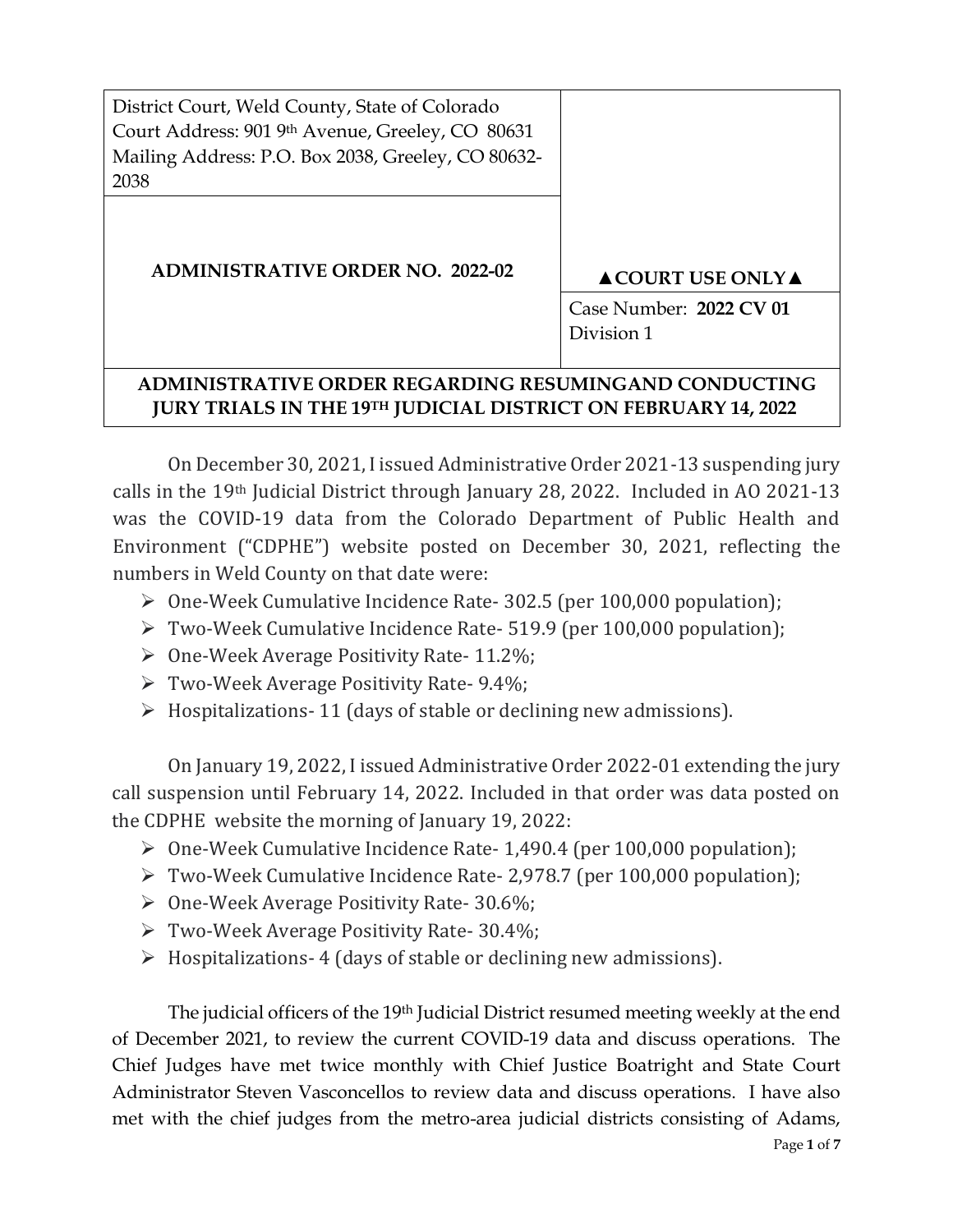Arapahoe, Denver, Boulder, Jefferson, Larimer, and Weld counties, to discuss COVID data and recommendations from their local health departments regarding resuming jury trials. Most of these districts are planning to resume jury trials on February 14, 2022.

After considering the information and recommendations from health experts, and the advice and counsel of the members of our bench, I have determined that we are able to resume jury trials in the 19th Judicial District beginning **Monday, February 14, 2022**, using the following schedule and subject to the provisions of this administrative order.

- 1. February 14, 2022—one felony jury trial;
- 2. February 16, 2022—up to two county court jury trials;
- 3. February 23, 2022—up to three county court jury trials (there are no felony jury trials or civil jury trials set the week of February 22-25, 2022);
- 4. February 28, 2022—resume normal jury calls, provided the COVID numbers continue to decline at the current rate.

# I. **DATA FROM THE CDPHE**

The following data was obtained from the CDPHE website for Weld County on February 8, 2022:



## **One-Week Positivity Rate**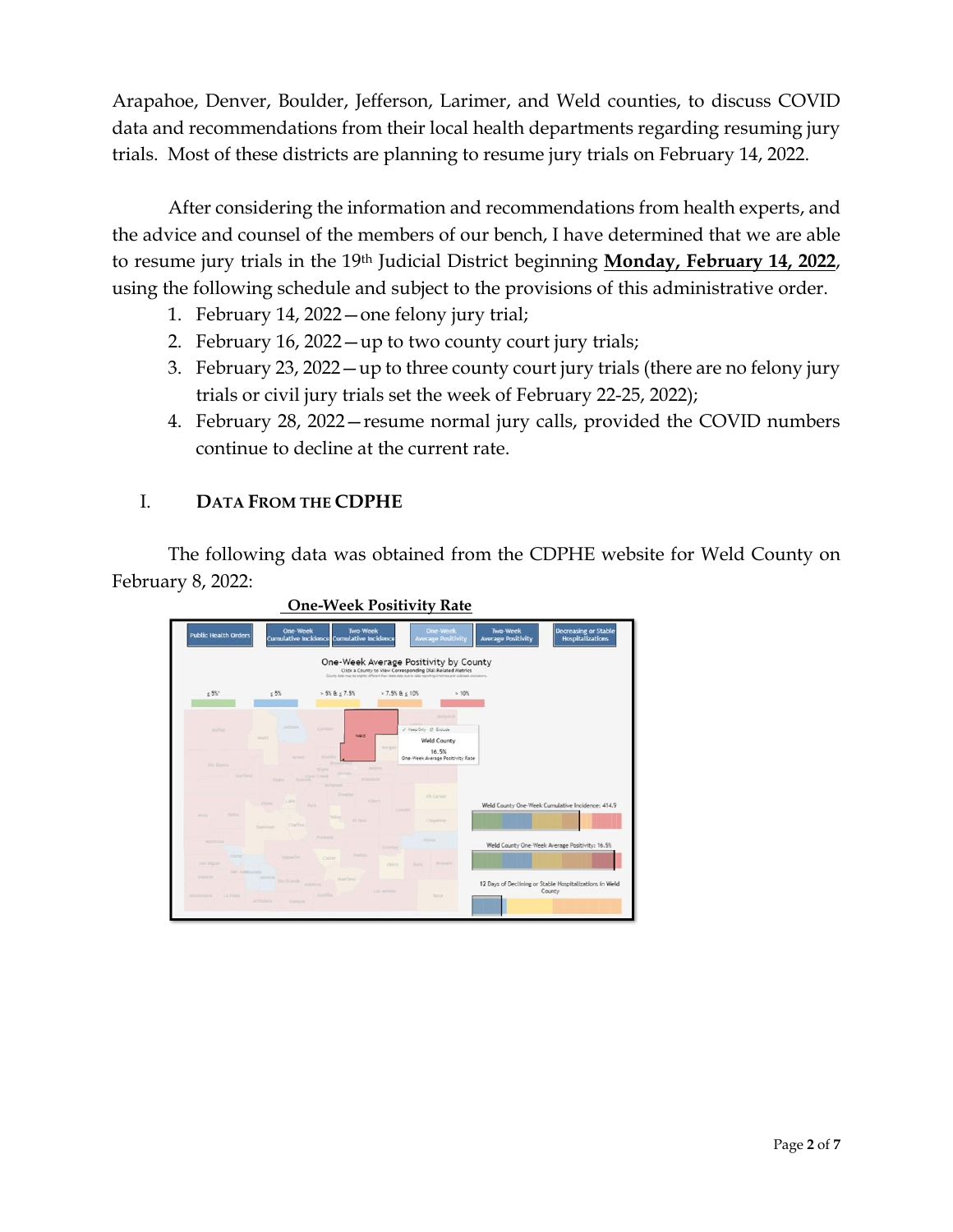

### **One-Week Incidence Rate (per 100,000)**

**Hospitalization Rate (decreasing or stable admissions)**



I created the following line graphs by plotting the one-week positivity and cumulative incidence rates for Weld County, using data posted on the CDPHE website:

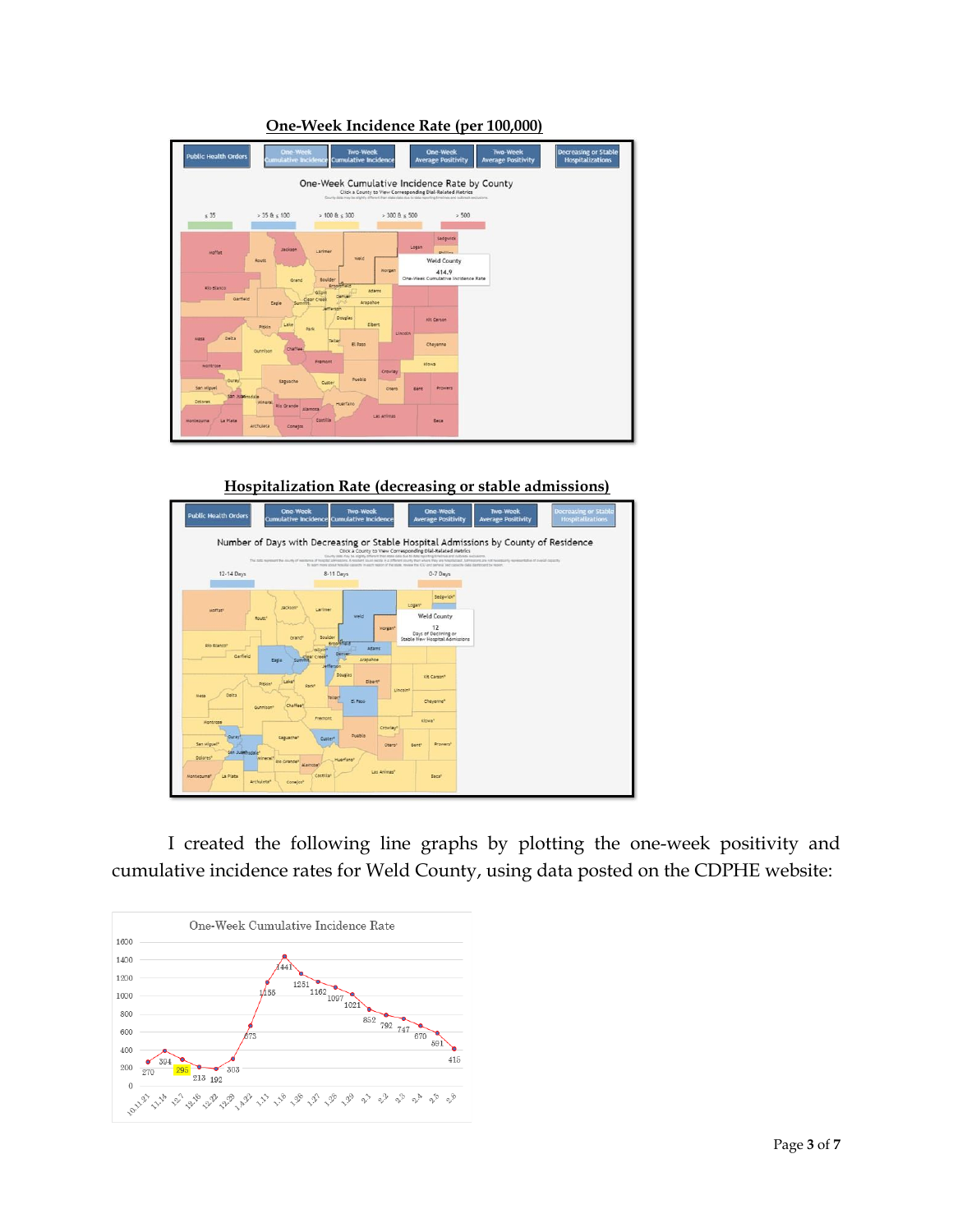

I applied monthly data for the months of October and November 2021; weekly data from December 7, 2021, through January 26, 2022; and daily data between January 26 and February 8, 2022. The CDPHE data isn't updated over the weekend, so that accounts for the gap in certain days. The yellow boxes reflect the numbers the first week of December 2021, when the Omicron variant was identified as a variant of concern in Colorado.

The graphs above reflect a steady decline in the one-week incidence and positivity rates, but we are not yet to the levels existing prior to the Omicron surge. It appears that Weld County is approximately a week to ten days behind other metro-area counties regarding the rate of sustained decline, as shown in the following graphs from CDPHE:



**Adams County**

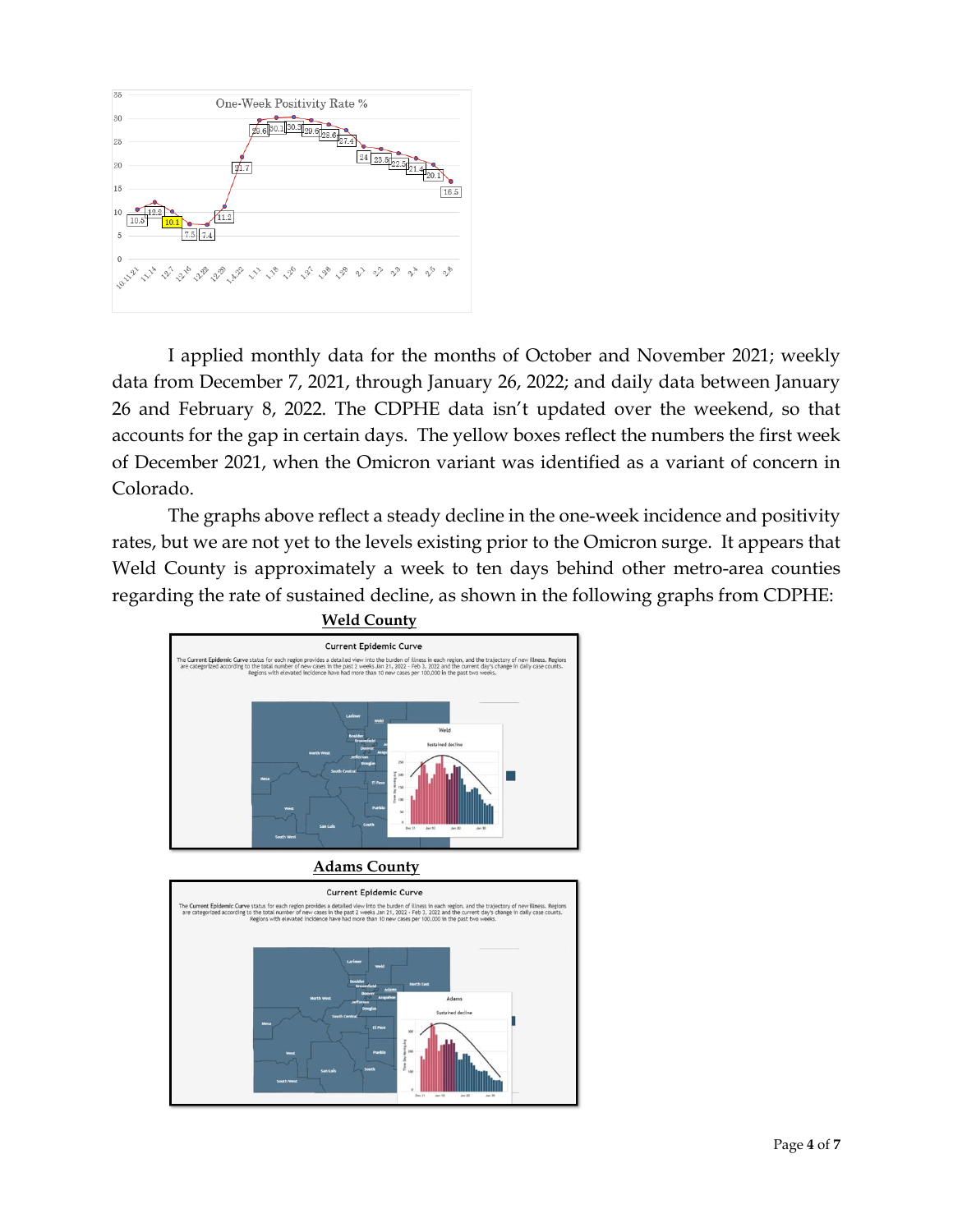### **Denver County**



**Arapahoe County**



**Boulder County**



While some metro counties are able to resume normal jury operations on February 14, 2022—based on their current one-week positivity and incidence rates, as well as the rate and number of days of steady decline—Weld County is approximately a week to ten days behind the levels existing in those counties.

For these reasons, we will be limiting the number of jurors summoned the weeks of February 14-18, 2022, and February 22-25, 2022.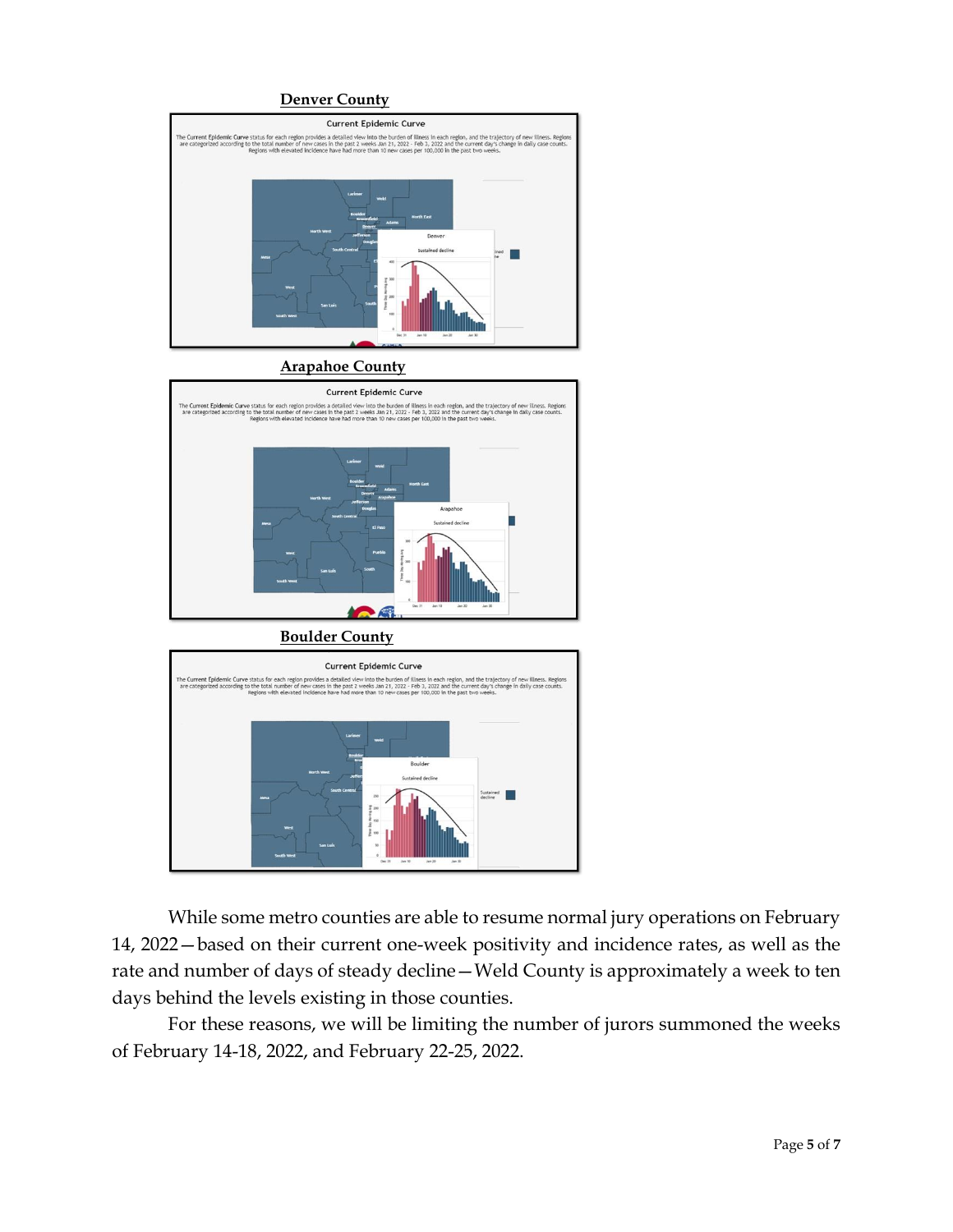## **II. ASSEMBLING JURORS AND TRIAL PROCEDURES**

- A. During the week of February 14-18, 2022, we will have jurors seated with one empty seat between jurors in the Plaza West jury assembly room. This will provide enough jurors for one felony trial beginning on Monday, February 14, 2022, and two county court jury trials beginning on Wednesday, February 16, 2022.
- B. There are no felony or district court civil jury trials scheduled the week of February 22-25, 2022. There are three county court divisions with jury trials scheduled on February 23, 2022. Because we will not be using the Plaza West jury assembly room for felony jury trials or large numbers of jurors completing juror questionnaires, we will be able to quickly move the smaller panels of jurors from the assembly room to the courtrooms that morning; thus, we will be able to hold up to three county court jury trials on February 23, 2022.
- C. If the one-week positivity and cumulative incidence rates continue to decline at current rates, we anticipate being able to resume normal jury trial operations beginning on February 28, 2022. If, however, the numbers do not decline as anticipated, I reserve the right to limit the number of jury trials past February 28, 2022, or to reimpose a jury call suspension.
- D. Pursuant to Administrative Order 2021-07, prospective jurors, attorneys, witnesses, and court personnel must wear a facial covering as set forth in that order.
- E. Prior to coming to court, the jury, attorneys and their staff, parties, witnesses, and court personnel shall self-screen to determine whether they have any symptoms of COVID-19 and shall inform the court if anyone is experiencing symptoms.
- F. Any person involved in the trial experiencing one or more symptoms of COVID-19 shall not report in person to the courthouse. Instead, such person shall contact and inform the court, bailiff, or appropriate attorney that they are not feeling well. Such person need not disclose their specific symptom(s) and the person that such individual has contacted shall not ask them to do so.

--------------------------------------------------------------------------------

The provisions of this Administrative Order 2022-02 shall apply to all civil and criminal jury trials held in the 19th Judicial District until further notice. A judge requesting